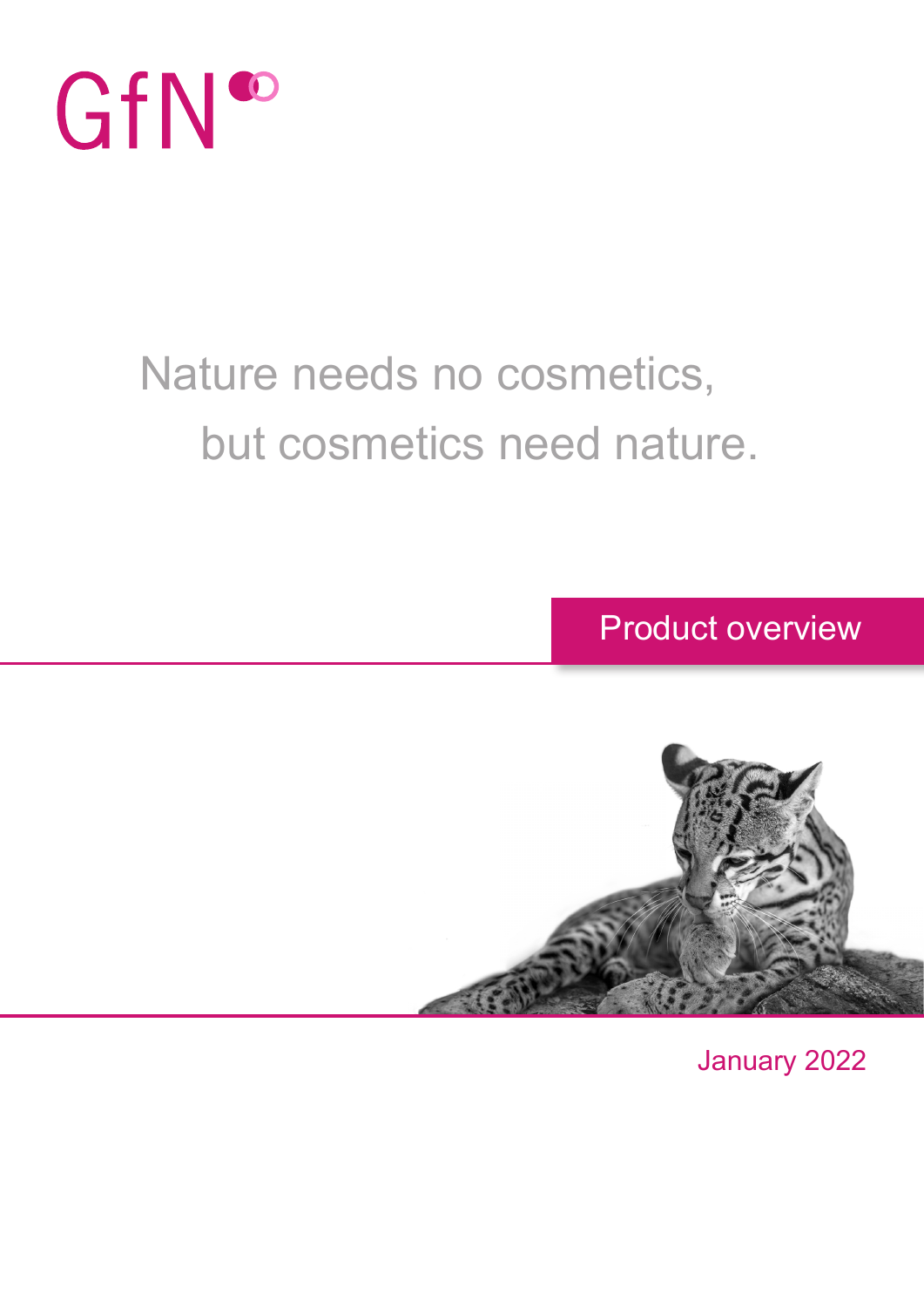## GfN®

| Range of GfN products and their use in<br>alphabetical order |                                                               |             | Conform to  | Hydration, Moisturizer | Skin Protection,<br>Radical Scavenger | Metabolic Activator,<br>Energizer | Skin Smoothing | Improvement of Skin Feel | Thickener,<br>Rheological Additive | Hair Care, Body Wash | Sun Protection, After Sun | Anti-Acne-Products /<br>Deodorant | Decorative Cosmetics | Medical Application /<br>Nutrition, Food Supplement |
|--------------------------------------------------------------|---------------------------------------------------------------|-------------|-------------|------------------------|---------------------------------------|-----------------------------------|----------------|--------------------------|------------------------------------|----------------------|---------------------------|-----------------------------------|----------------------|-----------------------------------------------------|
| <b>Product</b>                                               | <b>INCI</b>                                                   | Mat.<br>No. |             | $\overline{1}$         | $\overline{2}$                        | 3                                 | 4              | 5                        | 6                                  | $\overline{7}$       | 8                         | 9                                 | 10                   | 13<br>14                                            |
| Atecoron Plus <sup>®</sup><br><b>PHE 1.2</b>                 | Aqua, Glycerin,<br>Sodium Hyaluronate,<br>Atelocollagen       | 1072        |             |                        |                                       |                                   |                |                          |                                    |                      |                           |                                   |                      |                                                     |
| Collaplex 1.0 LL<br>2.0                                      | Aqua,<br>Soluble Collagen                                     | 1017        |             |                        |                                       |                                   |                |                          |                                    |                      |                           |                                   |                      |                                                     |
| Collaplex 1.0 PHE                                            | Aqua,<br>Soluble Collagen                                     | 1015        |             | ∩                      |                                       |                                   |                |                          |                                    |                      |                           |                                   |                      |                                                     |
| Desamido-<br>collagen K 1.5                                  | Aqua,<br>Desamido Collagen                                    | 1040        |             |                        |                                       |                                   |                |                          |                                    |                      |                           |                                   |                      |                                                     |
| Desaron <sup>®</sup>                                         | Aqua, Glycerin,<br>Desamido Collagen,<br>Sodium Hyaluronate   | 1050        |             |                        |                                       |                                   |                |                          |                                    |                      |                           |                                   |                      |                                                     |
| Desaron <sup>®</sup> Plus<br><b>PHE 1.2</b>                  | Aqua, Glycerin,<br>Sodium Hyaluronate,<br>Desamido Collagen   | 1051        |             |                        |                                       |                                   |                |                          |                                    |                      |                           |                                   |                      |                                                     |
| Elastin PG 2000                                              | Propylene Glycol,<br>Hydrolyzed Elastin,<br>Desamido Collagen | 1090        |             | ∩                      |                                       |                                   |                |                          |                                    |                      |                           |                                   |                      |                                                     |
| Elastin PHE 1.0                                              | Hydrolyzed Elastin,<br>Desamido Collagen                      | 1095        |             | $\bullet$              |                                       |                                   |                |                          |                                    |                      |                           |                                   |                      |                                                     |
| <b>Ethyl Ferulate</b><br>natural*                            | <b>Ethyl Ferulate</b>                                         | 5007        | $\mathsf E$ |                        |                                       |                                   |                |                          |                                    |                      |                           |                                   |                      |                                                     |

\* = not available in every country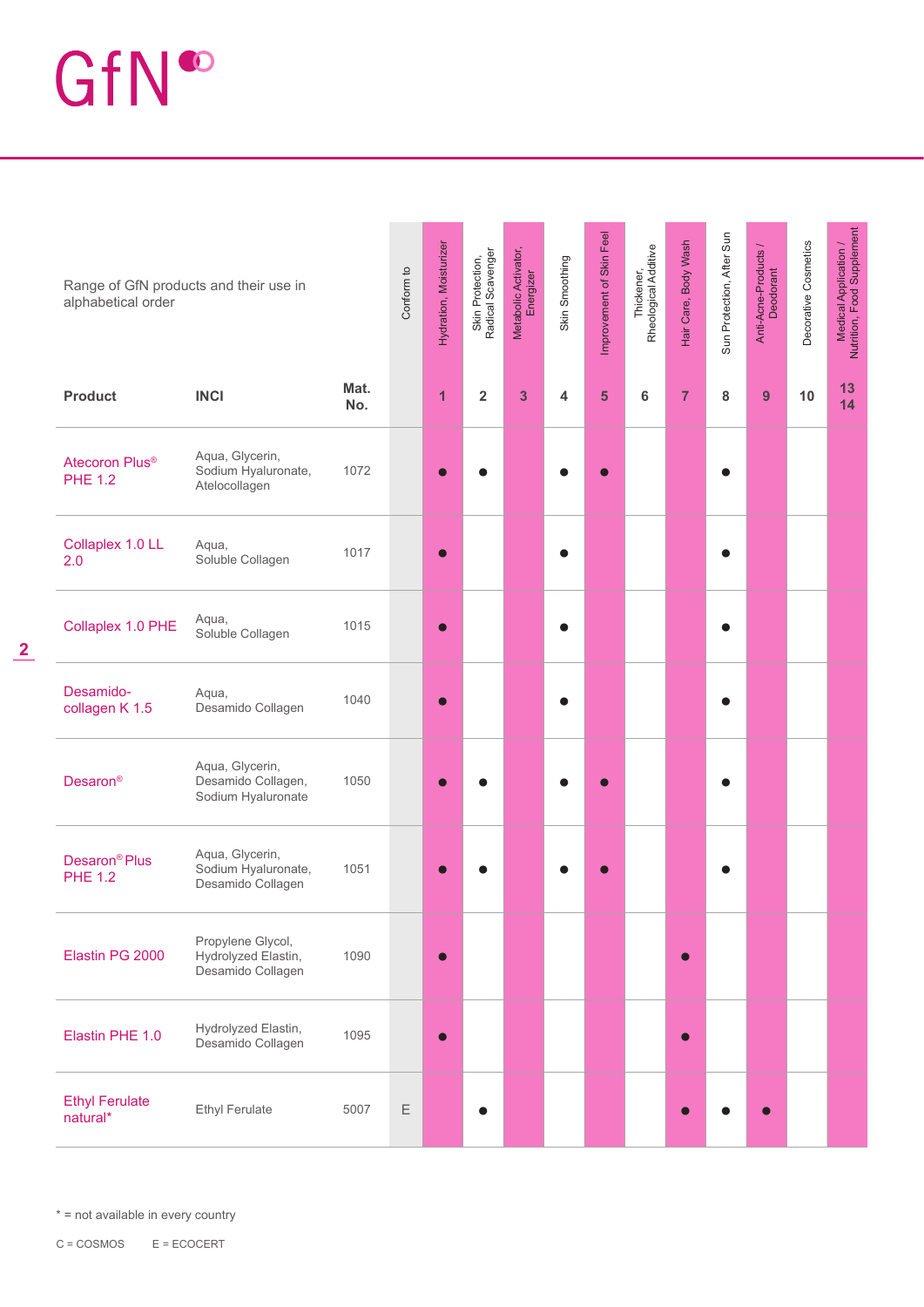#### **Naturally active.**

| Range of GfN products and their use in<br>alphabetical order |                                                                                                             |             | Conform to    | Hydration, Moisturizer | Skin Protection,<br>Radical Scavenger | Metabolic Activator,<br>Energizer | Skin Smoothing | Improvement of Skin Feel | Thickener,<br>Rheological Additive | Hair Care, Body Wash | Sun Protection, After Sun | Anti-Acne-Products /<br>Deodorant | Decorative Cosmetics | Medical Application /<br>Nutrition, Food Supplement |
|--------------------------------------------------------------|-------------------------------------------------------------------------------------------------------------|-------------|---------------|------------------------|---------------------------------------|-----------------------------------|----------------|--------------------------|------------------------------------|----------------------|---------------------------|-----------------------------------|----------------------|-----------------------------------------------------|
| <b>Product</b>                                               | <b>INCI</b>                                                                                                 | Mat.<br>No. |               | $\mathbf{1}$           | $\overline{\mathbf{2}}$               | 3                                 | 4              | 5                        | 6                                  | $\overline{7}$       | 8                         | 9                                 | 10                   | 13<br>14                                            |
| <b>Ethyl Ferulate</b><br><b>COS</b>                          | <b>Ethyl Ferulate</b>                                                                                       | 5012        | $\mathsf{C}$  |                        |                                       |                                   |                |                          |                                    |                      |                           |                                   |                      |                                                     |
| <b>Ferulan Active</b>                                        | Ethoxydiglycol,<br>Glycerin, Ferulic Acid,<br>PEG-40 Hydrogena-<br>ted Castor Oil, Oryza<br>Sativa Bran Oil | 5001        |               |                        |                                       |                                   |                |                          |                                    |                      |                           |                                   |                      |                                                     |
| <b>NEW</b><br><b>Ferulic Acid</b><br>natural                 | <b>Ferulic Acid</b>                                                                                         | 5003        | $\mathsf C$   |                        |                                       |                                   |                |                          |                                    |                      |                           |                                   |                      |                                                     |
| <b>Ferulic Acid</b><br>synthetic                             | Ferulic Acid                                                                                                | 5002        |               |                        |                                       |                                   | $\bullet$      |                          |                                    |                      |                           |                                   |                      |                                                     |
| <b>Hyaluronic Acid</b><br>Na-Salt P100*                      | Sodium Hyaluronate                                                                                          | 3041        | $\frac{C}{E}$ |                        |                                       |                                   |                |                          |                                    |                      |                           |                                   |                      |                                                     |
| <b>Hyaluronic Acid</b><br>Na-Salt (Pharma<br>grade) CEP*     | Sodium Hyaluronate                                                                                          | 3023        |               |                        |                                       |                                   |                |                          |                                    |                      |                           |                                   |                      |                                                     |
| <b>Hyaluronic Acid</b><br><b>Solution Triple</b><br>1.5%     | Aqua, Sodium Hya-<br>luronate                                                                               | 3300        | С             |                        |                                       |                                   |                |                          |                                    |                      |                           |                                   |                      |                                                     |
| Konjac Mannan<br>1.0 SP                                      | Aqua, Glucomannan<br>or Amorphophallus<br>Konjac Root Extract                                               | 2028        |               |                        |                                       |                                   |                |                          |                                    |                      |                           |                                   | $\bullet$            |                                                     |
| Konjac Mannan<br>1.0 SP PHE 1.0                              | Aqua, Glucomannan<br>or Amorphophallus<br>Konjac Root Extract                                               | 2039        |               |                        |                                       |                                   |                |                          |                                    |                      |                           |                                   |                      |                                                     |

Nature needs no cosmetics, but cosmetics need nature.

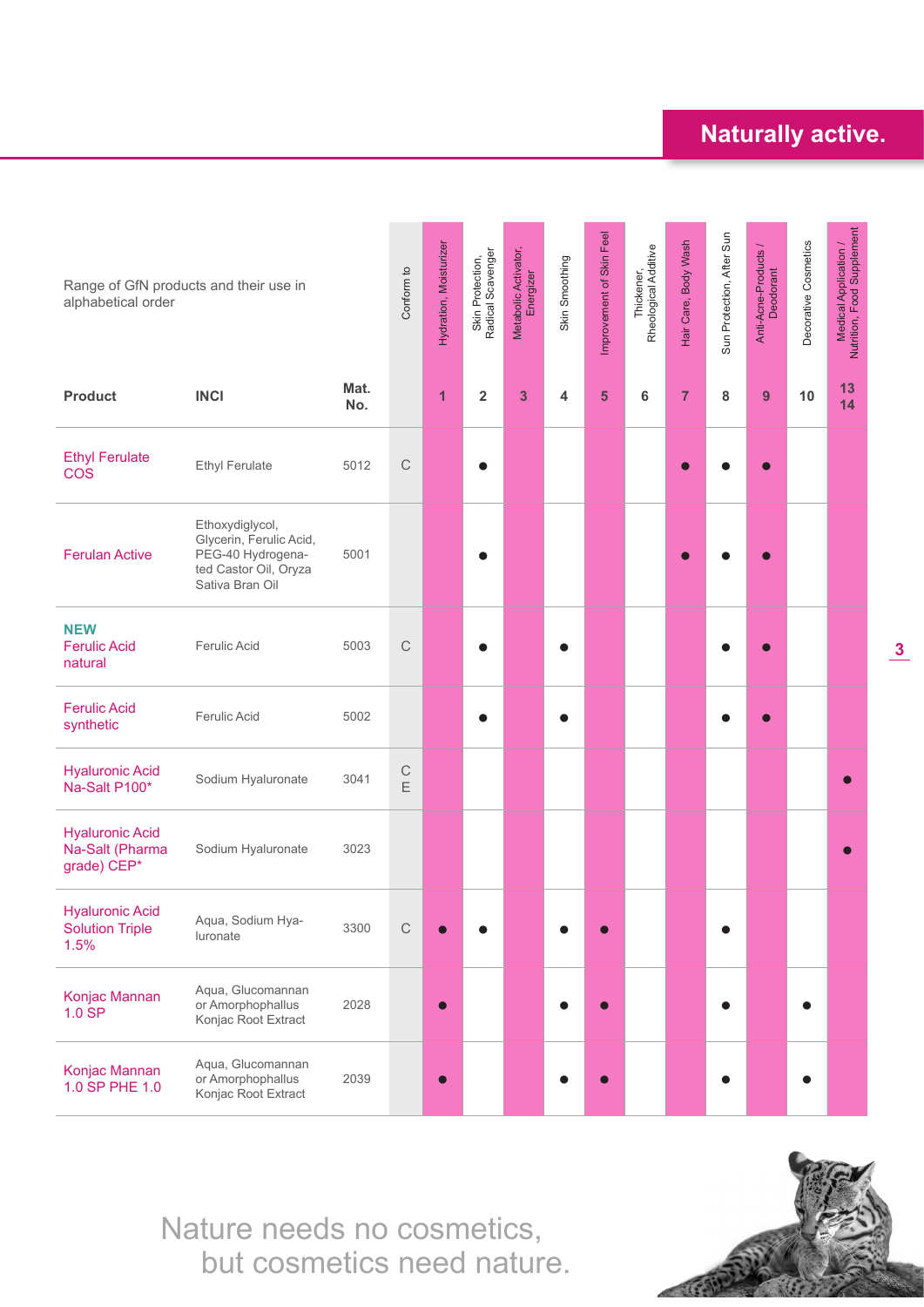## GfN®

| Range of GfN products and their use in<br>alphabetical order               |                                                                                                                                                                                                                                                                                                                                                                                                                          |             | Conform to  | Hydration, Moisturizer | Skin Protection,<br>Radical Scavenger | Metabolic Activator,<br>Energizer | Skin Smoothing | Improvement of Skin Feel | Thickener,<br>Rheological Additive | Hair Care, Body Wash | Sun Protection, After Sun | Anti-Acne-Products /<br>Deodorant | Decorative Cosmetics | Medical Application /<br>Nutrition, Food Supplement |
|----------------------------------------------------------------------------|--------------------------------------------------------------------------------------------------------------------------------------------------------------------------------------------------------------------------------------------------------------------------------------------------------------------------------------------------------------------------------------------------------------------------|-------------|-------------|------------------------|---------------------------------------|-----------------------------------|----------------|--------------------------|------------------------------------|----------------------|---------------------------|-----------------------------------|----------------------|-----------------------------------------------------|
| <b>Product</b>                                                             | <b>INCI</b>                                                                                                                                                                                                                                                                                                                                                                                                              | Mat.<br>No. |             | 1                      | $\overline{2}$                        | 3                                 | 4              | 5                        | 6                                  | $\overline{7}$       | 8                         | 9                                 | 10                   | 13<br>14                                            |
| Konjac Mannan<br>gel powder                                                | Glucomannan or<br>Amorphophallus Kon-<br>jac Root Extract                                                                                                                                                                                                                                                                                                                                                                | 2034        | $\mathsf C$ |                        |                                       |                                   |                |                          |                                    |                      |                           |                                   |                      |                                                     |
| <b>Linseed Extract</b><br><b>ORG NP 1.0</b>                                | Linum Usitatissimum<br><b>Seed Extract</b>                                                                                                                                                                                                                                                                                                                                                                               | 6022        | $\mathsf C$ | $\bullet$              |                                       |                                   |                |                          |                                    |                      |                           |                                   |                      |                                                     |
| <b>Nutrihyl</b><br><b>Hyaluronic Acid</b><br>Na-Salt*<br>(food supplement) | Sodium Hyaluronate                                                                                                                                                                                                                                                                                                                                                                                                       | 3030        |             |                        |                                       |                                   |                |                          |                                    |                      |                           |                                   |                      |                                                     |
| Omega-CH-<br><b>Activator®</b>                                             | Aqua, Panthenol,<br>Glycerin, Glycine,<br>Sorbitol, Hydro-<br>lyzed Soy Protein,<br>Bis(Tripeptide-1)<br>Copper Acetate                                                                                                                                                                                                                                                                                                  | 3001        |             |                        |                                       |                                   |                |                          |                                    |                      |                           |                                   |                      |                                                     |
| Omega-CH-<br>Activator <sup>®</sup> F                                      | Aqua, Panthenol,<br>Glycerin, Glycine,<br>Sorbitol, Hydro-<br>lyzed Soy Protein,<br>Bis(Tripeptide-1)<br>Copper Acetate                                                                                                                                                                                                                                                                                                  | 3003        |             |                        |                                       |                                   |                |                          |                                    |                      |                           |                                   |                      |                                                     |
| Omega-CHS-<br>Activator                                                    | Aqua, Panthenol,<br>Glycine, Glycerin,<br>PEG-400, Mannitol,<br>Tromethamine,<br>Glutamic Acid, Argi-<br>nine HCI, Alanine,<br>Aspartic Acid, Lysine<br>Hydrochloride, Leuci-<br>ne, Valine, Citric Acid,<br>Isopropyl Alcohol,<br>Sodium Lactate,<br>Sorbitol, Glucose,<br>Phenylalanine,<br>Isoleucine, Tyrosine,<br>Histidine Hydro-<br>chloride, Hydro-<br>lyzed Soy Protein,<br>Bis(Tripeptide-1)<br>Copper Acetate | 3002        |             |                        |                                       |                                   |                |                          |                                    |                      |                           |                                   |                      |                                                     |

 $* = not available in every country$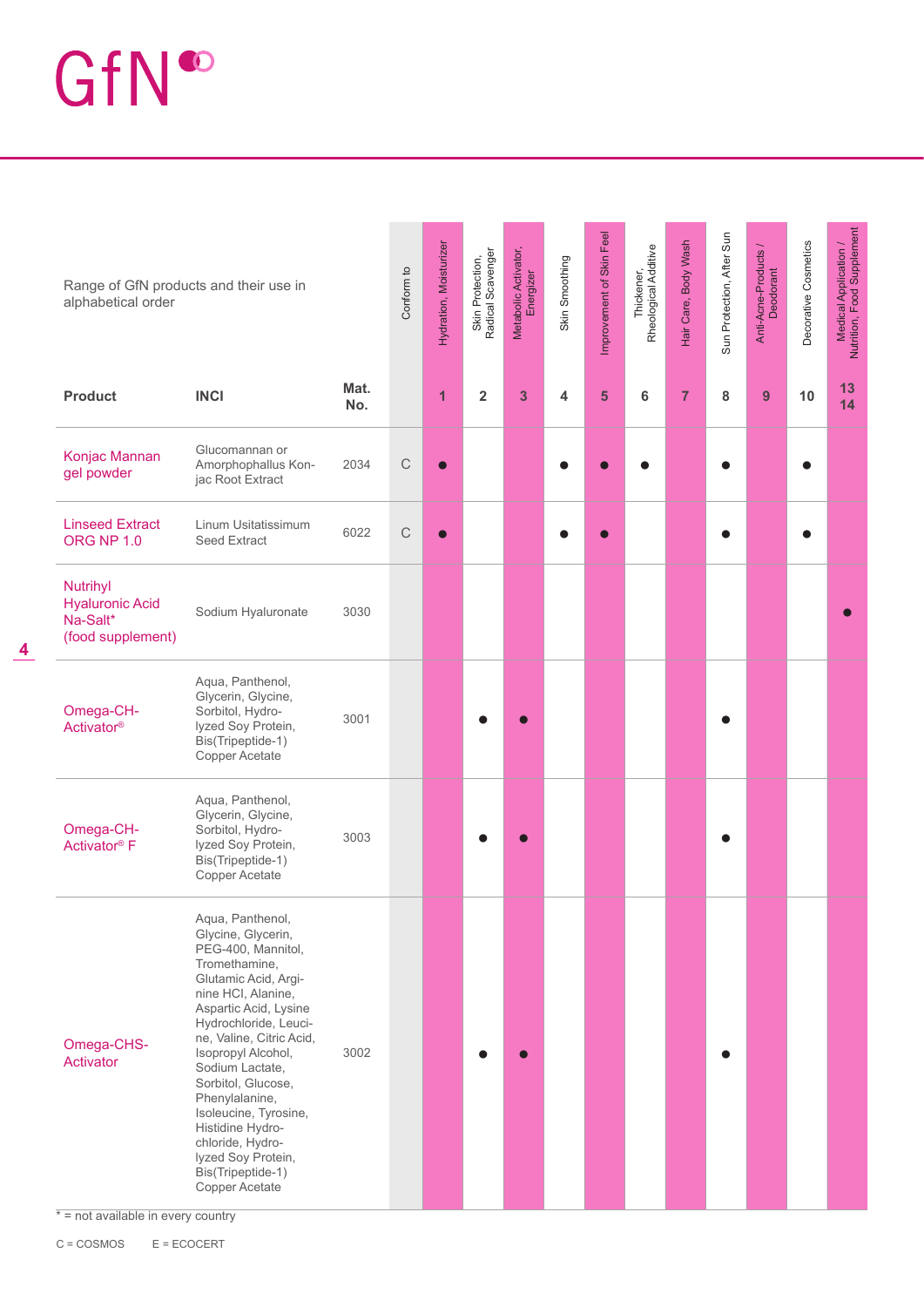#### **Naturally active.**

| Range of GfN products and their use in<br>alphabetical order |                                                                                                                                                                                                                                                                                                                                                                                                                          |             | Conform to  | Hydration, Moisturizer | Skin Protection,<br>Radical Scavenger | Metabolic Activator,<br>Energizer | Skin Smoothing | Improvement of Skin Feel | Thickener,<br>Rheological Additive | Hair Care, Body Wash | Sun Protection, After Sun | Anti-Acne-Products /<br>Deodorant | Decorative Cosmetics | Medical Application /<br>Nutrition, Food Supplement |
|--------------------------------------------------------------|--------------------------------------------------------------------------------------------------------------------------------------------------------------------------------------------------------------------------------------------------------------------------------------------------------------------------------------------------------------------------------------------------------------------------|-------------|-------------|------------------------|---------------------------------------|-----------------------------------|----------------|--------------------------|------------------------------------|----------------------|---------------------------|-----------------------------------|----------------------|-----------------------------------------------------|
| <b>Product</b>                                               | <b>INCI</b>                                                                                                                                                                                                                                                                                                                                                                                                              | Mat.<br>No. |             | 1                      | $\overline{2}$                        | 3                                 | 4              | 5                        | 6                                  | $\overline{7}$       | 8                         | 9                                 | 10                   | 13<br>14                                            |
| Omega-CHS-<br><b>Activator F</b>                             | Aqua, Panthenol,<br>Glycine, Glycerin,<br>PEG-400, Mannitol,<br>Tromethamine, Glu-<br>tamic Acid, Arginine<br>HCI, Alanine, Aspartic<br>Acid, Lysine Hydro-<br>chloride, Leucine,<br>Valine, Citric Acid,<br>Isopropyl Alcohol,<br>Sodium Lactate,<br>Sorbitol, Glucose,<br>Phenylalanine,<br>Isoleucine, Tyrosine,<br>Histidine Hydro-<br>chloride, Hydro-<br>lyzed Soy Protein,<br>Bis(Tripeptide-1)<br>Copper Acetate | 3008        |             |                        |                                       |                                   |                |                          |                                    |                      |                           |                                   |                      |                                                     |
| Omega-CTP-<br><b>Active PHE</b>                              | Aqua, Glycerin,<br>Arginine, Panthenol,<br>Proline, Sorbitol,<br>Glycine, Hydro-<br>lyzed Soy Protein,<br>Bis(Tripeptide-1)<br>Copper Acetate                                                                                                                                                                                                                                                                            | 2999        |             |                        |                                       |                                   |                |                          |                                    |                      |                           |                                   |                      |                                                     |
| <b>Quince Extract</b><br>2.5 % NP                            | Pyrus Cydonia Seed<br>Extract                                                                                                                                                                                                                                                                                                                                                                                            | 6021        | $\mathsf C$ |                        |                                       |                                   |                |                          |                                    |                      |                           |                                   |                      |                                                     |
| <b>Sabal Serrulata</b><br>lipophilic                         | Serenoa Serrulata<br>Fruit Extract, Toco-<br>pherol                                                                                                                                                                                                                                                                                                                                                                      | 5053        | $\mathbb C$ |                        |                                       |                                   |                |                          |                                    |                      |                           |                                   | $\bullet$            |                                                     |
| Sodium Hyaluro-<br>nic Acid 1% PHE                           | Aqua, Sodium<br>Hyaluronate                                                                                                                                                                                                                                                                                                                                                                                              | 3038        |             |                        |                                       |                                   | $\bullet$      |                          |                                    |                      |                           |                                   |                      |                                                     |
| <b>Yeast Extract</b><br>SC-B                                 | <b>Faex Extract</b>                                                                                                                                                                                                                                                                                                                                                                                                      | 2003        |             |                        |                                       |                                   |                |                          |                                    | $\bullet$            |                           |                                   |                      |                                                     |

GfN\_Product overview 03.01.2022

> Nature needs no cosmetics, but cosmetics need nature.